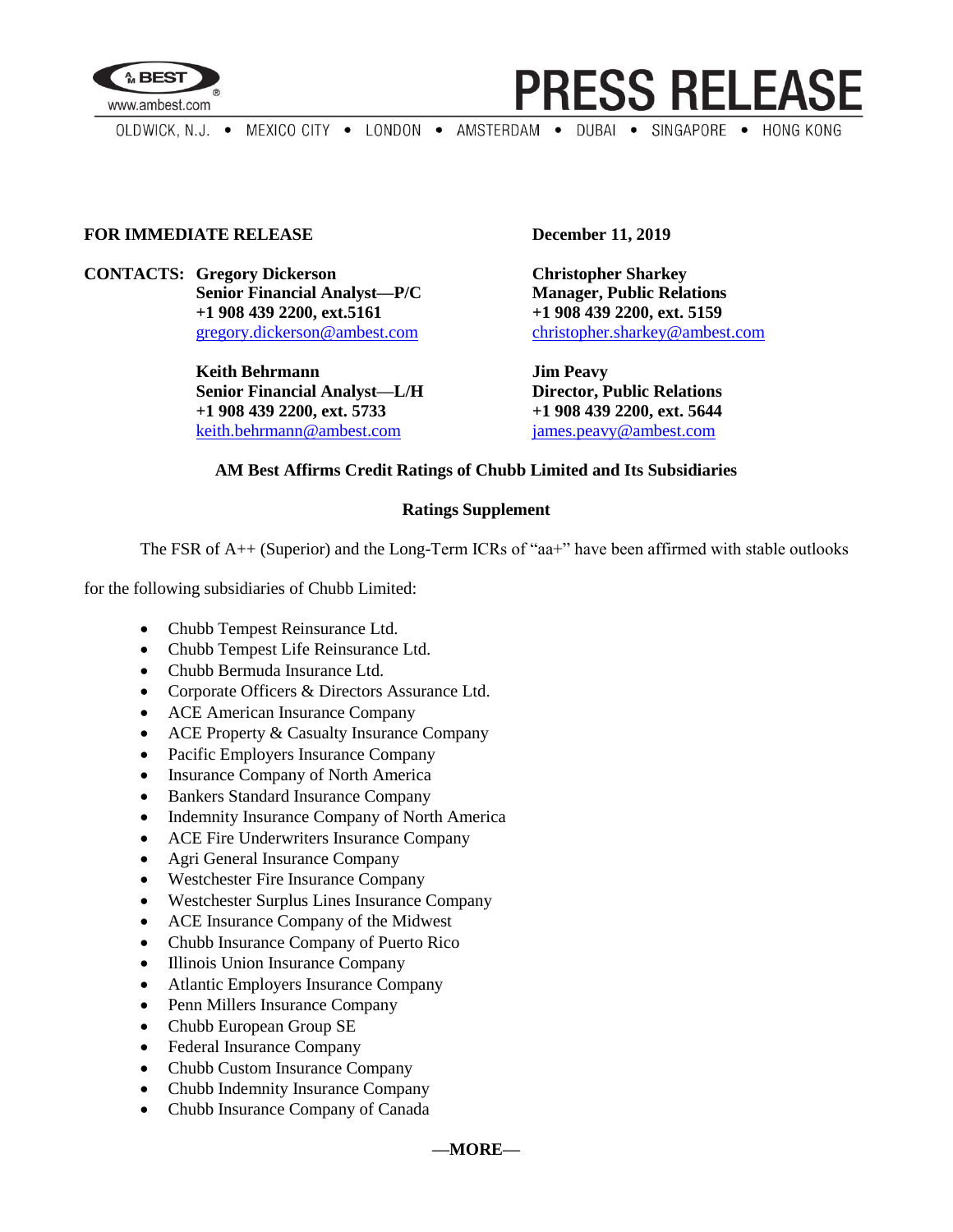

# **PRESS RELEASE**

OLDWICK, N.J. . MEXICO CITY . LONDON . AMSTERDAM . DUBAI . SINGAPORE . HONG KONG

**—2—**

- Chubb National Insurance Company
- Executive Risk Indemnity Inc.
- Executive Risk Specialty Insurance Company
- Great Northern Insurance Company
- Pacific Indemnity Company
- Vigilant Insurance Company
- Chubb Insurance Company of New Jersey
- Chubb Lloyds Insurance Company of Texas

The FSR of A+ (Excellent) and the Long-Term ICRs of "aa-" have been affirmed with stable outlooks for

the following subsidiaries of Chubb Limited:

- Combined Insurance Company of America
- Combined Life Insurance Company of New York

The FSR of A- (Excellent) and the Long-Term ICR of "a-" of ACE Life Insurance Company have been

affirmed, each with a stable outlook.

The Long-Term ICRs of "a+" for Chubb Limited and Chubb INA Holdings Inc**.** have been affirmed, each

with a stable outlook.

The following Long-Term IRs have been affirmed, each with a stable outlook:

Chubb INA Holdings Inc. (guaranteed by Chubb Limited)**—**

- -- "a+" on \$1.3 billion of 2.3% senior unsecured debentures, due 2020
- -- "a+" on \$1 billion of 2.875% senior unsecured debentures, due 2022
- -- "a+" on \$475 million of 2.7% senior unsecured notes, due 2023
- -- "a+" on \$700 million of 3.35% senior unsecured notes, due 2024
- -- "a+" on 700 million EUR of 0.3% senior unsecured notes, due 2024
- -- "a+" on \$800 million of 3.15% senior unsecured debentures, due 2025
- -- "a+" on \$1.5 billion of 3.35% senior unsecured notes, due 2026
- -- "a+" on 575 million EUR of 0.875% senior unsecured notes, due 2027
- -- "a+" on 900 million EUR of 1.55% senior unsecured notes, due 2028
- -- "a+" on \$100 million of 8.875% senior unsecured debentures, due 2029
- -- "a+" on 700 million EUR of 0.875% senior unsecured notes, due 2029
- -- "a+" on \$200 million 6.8% debentures, due 2031
- -- "a+" on 575 million EUR of 1.4% senior unsecured notes, due 2031
- -- "a+" on \$300 million of 6.7% senior unsecured notes, due 2036
- -- "a+" on \$800 million 6.0% senior unsecured notes, due 2037
- -- "a+" on 900 million EUR of 2.5% senior unsecured notes, due 2038
- -- "a+" on \$600 million 6.5% senior unsecured notes, due 2038